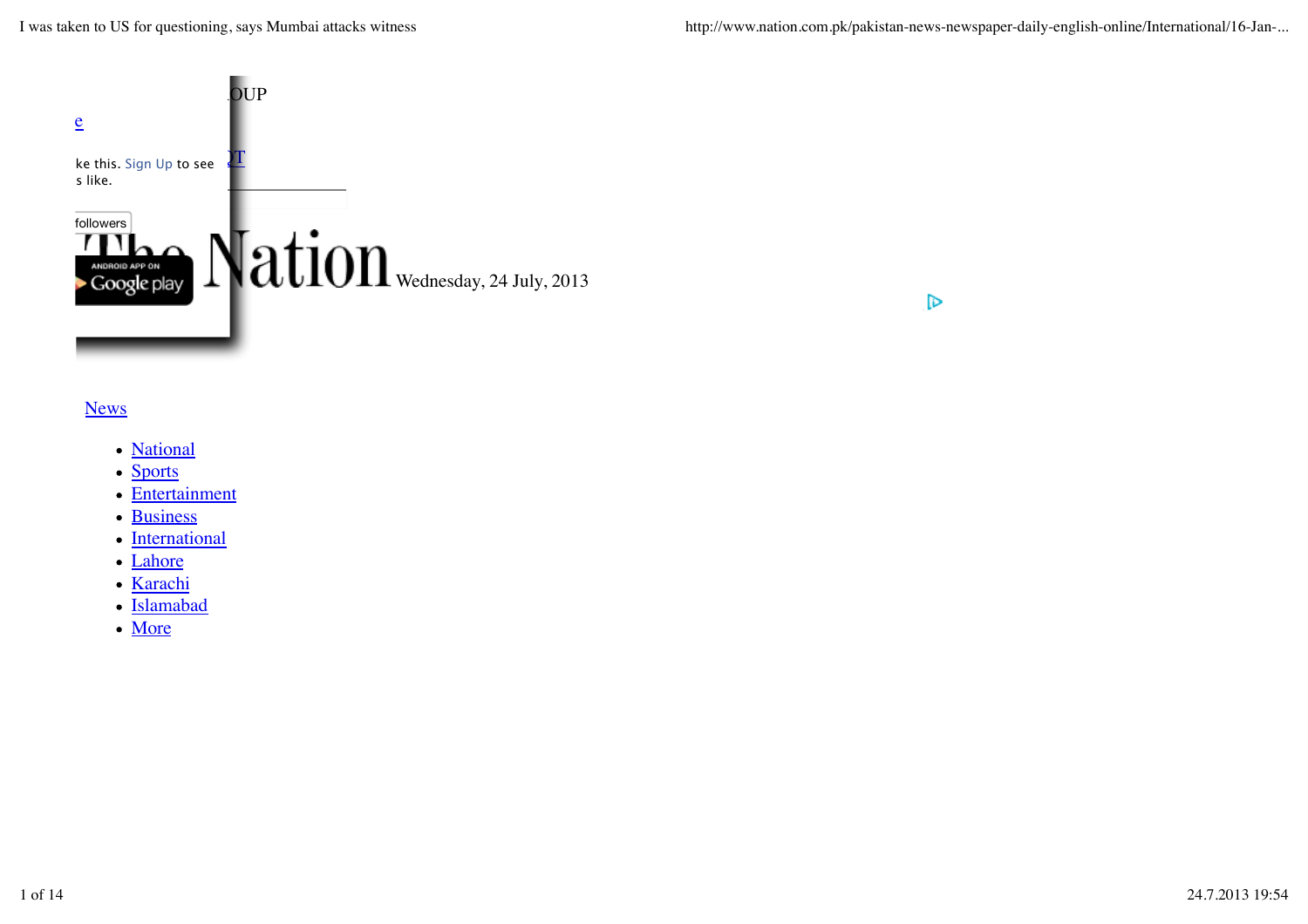. . . . . . .

- Opinion
	- Editorials
	- o Columns
	- Mail Box
	- o Cartoons
- Today's Paper
- News In Pictures
- Magazines
	- o Sunday Plus
	- o Young Nation
- $\cdot$  ePaper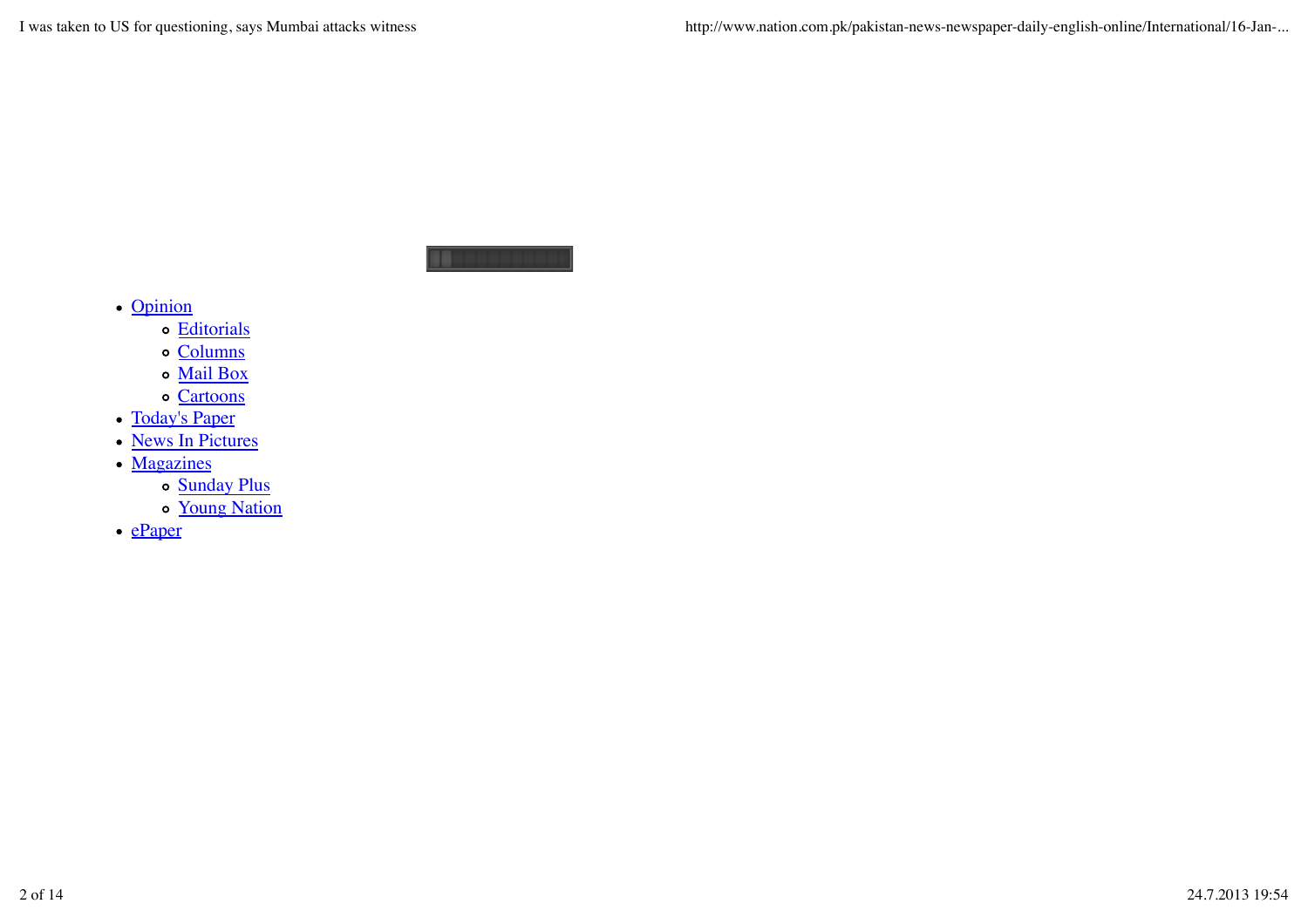AdChoices [>

# **ICICI Insta Net Express**

## ICICIBankM2I.in

Same Day Money Transfer to India. No remittance charges. Send Now!

# **o2 Business Vertrag**

## Business-Vertrag.o2online.de

Unbegrenzt telefonieren und SMS. Der neue o2 Blue Professional!

# **Ernsting's family**

**II** www.ernstings-family.de

Der Shop für die ganze Familie. Hochwertige Mode zum kleinen Preis!

## **Extreme Prejudice- a book**

www.createspace.com/3462678

A terrifying true story: using the Patriot Act to coverup 9/11 & Iraq

Trending Discussions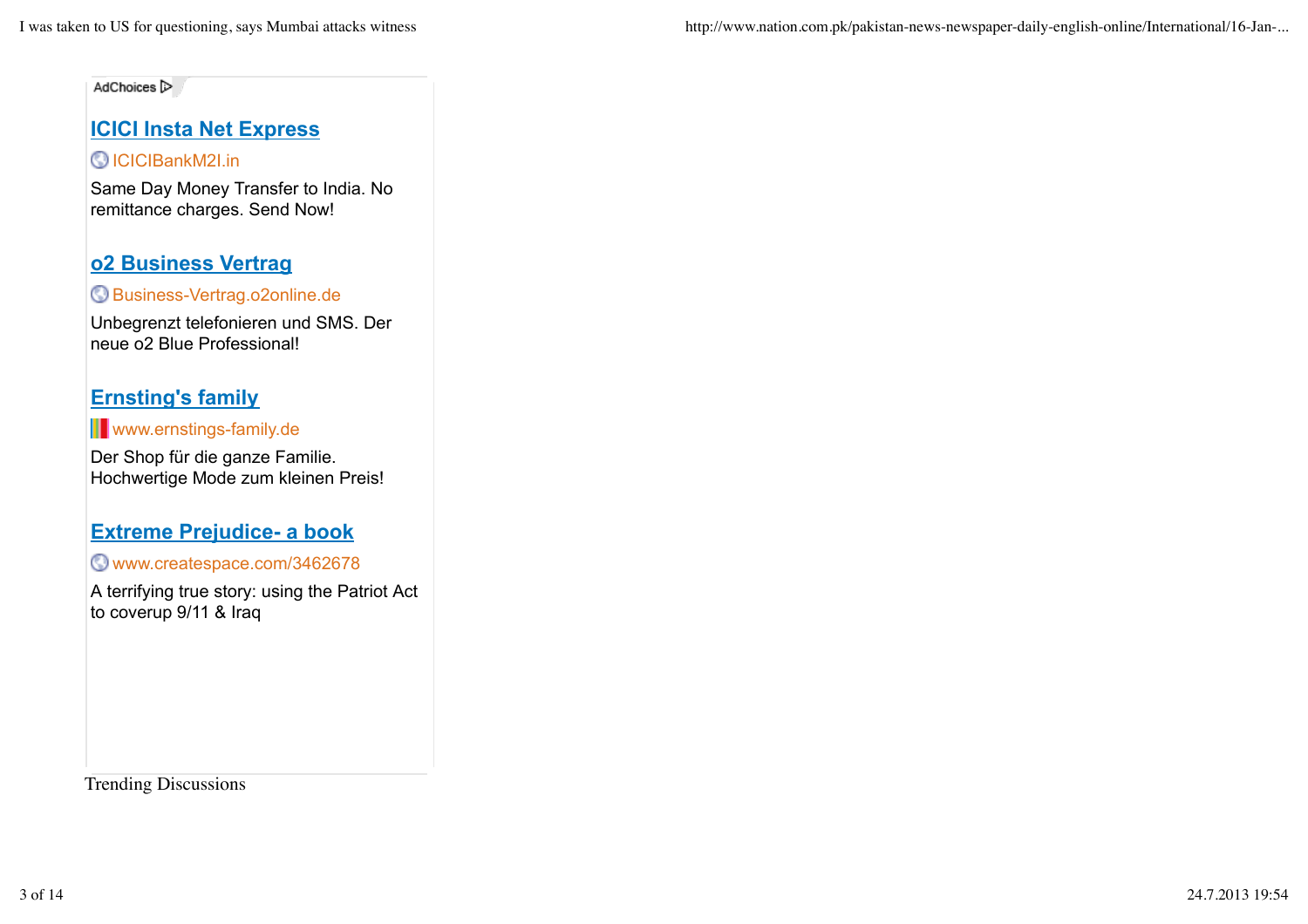I was taken to US for questioning, says Mumbai attacks witness http://www.nation.com.pk/pakistan-news-newspaper-daily-english-online/International/16-Jan-...



#### Chinese nickname Shahbaz 'Speed'



PM seeks army's help to nab power thieves



**Anita bei OTTO** Anita - Jetzt die große Markenvielfalt bei OTTO entdecken! **www.otto.de/Anita**

**Air Conditioner Repairs** Do It Yourself: Air Conditioner Service **diyhouseimprovement.com**

**Beauty Care Tips** The top Facial Care Tips **beautyncosmetics.com**

## TODAY'S POPULAR

MQM files Rs5b defamation suit against Imran



Most Commented

Most Viewed



Govt starts implementation of IMF demands for bailoutJuly 24, 2013

2

Babus having dual nationality: Establishment Division compiles list

**ads**



July 24, 2013 Catch me if you can, says Gilani



July 24, 2013 Chinese nickname Shahbaz 'Speed'

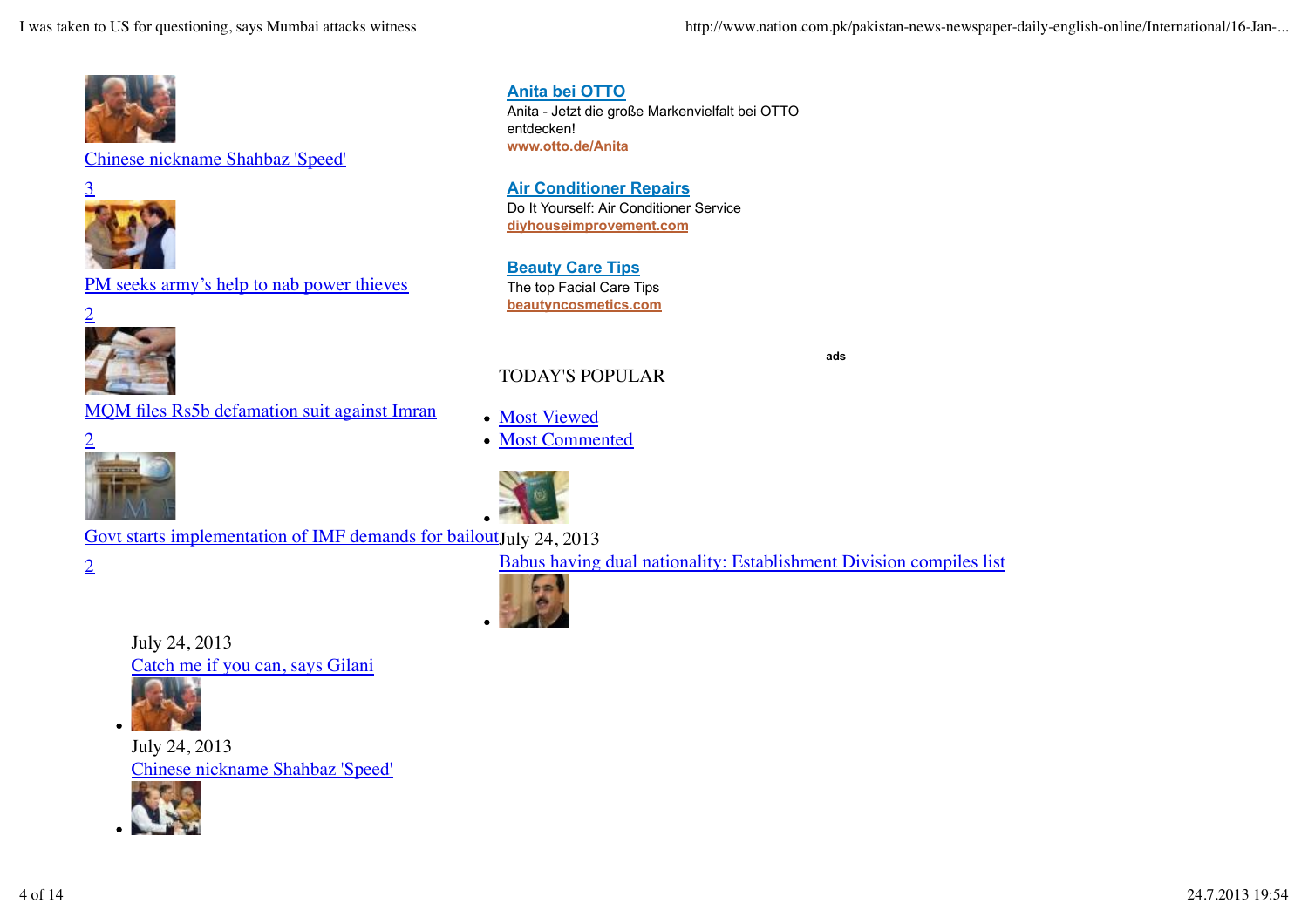July 24, 2013 Power policy trips for a week



July 24, 2013 Pemra takes 'immoral' ad off air



July 24, 2013, 12:39 pm Mamnoon says he will be a different president



July 24, 2013 Govt starts implementation of IMF demands for bailout



Chinese nickname Shahbaz 'Speed'



PM seeks army's help to nab power thieves



MQM files Rs5b defamation suit against Imran



Govt starts implementation of IMF demands for bailout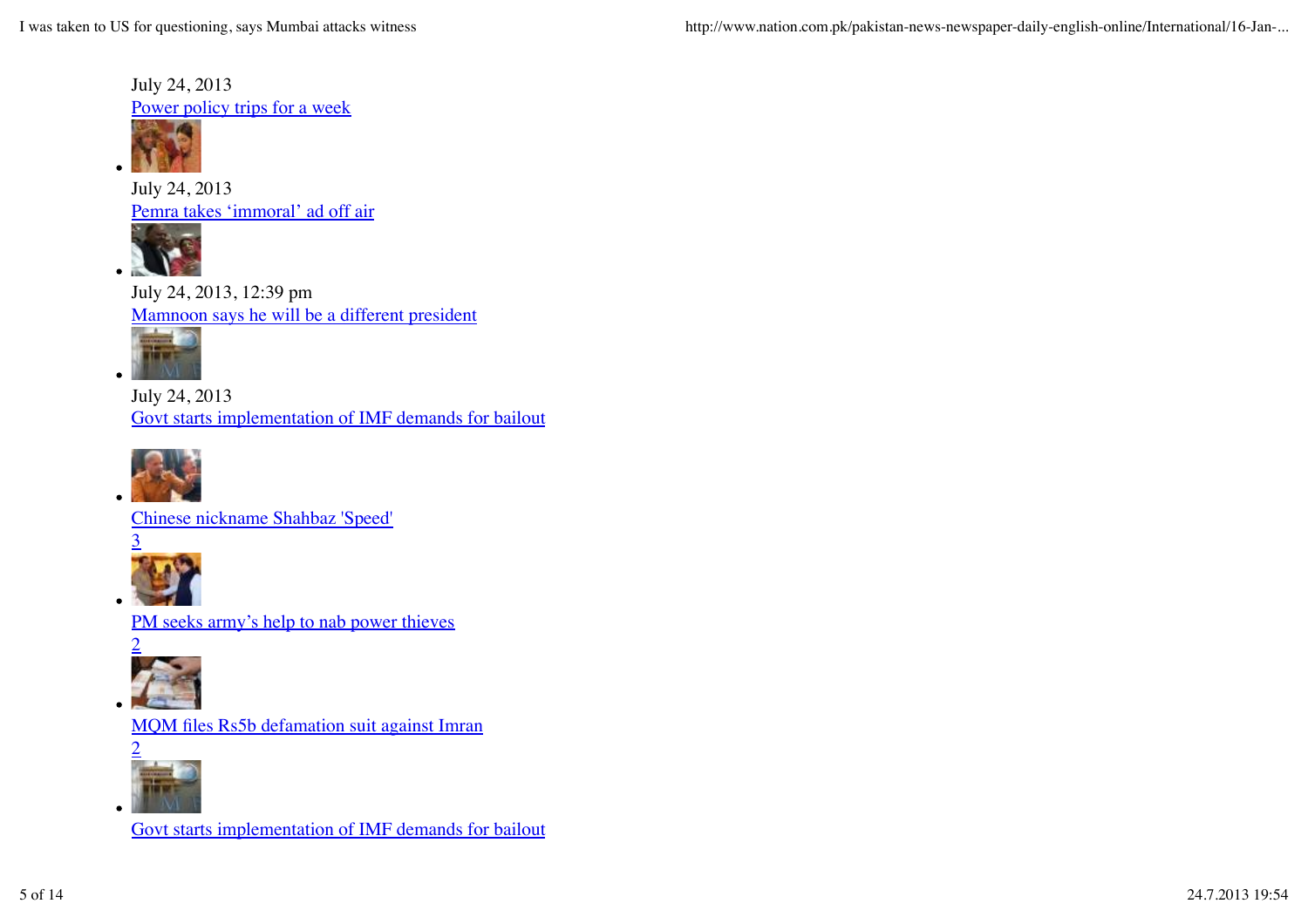

Female jirga head flays 'flawed' legal system



No-trust move against AJK premier: PML-N-led Opp out to support in-house change



South Punjab PML-N MPs support Ch Sarwar

1

RECENT ACTIVITY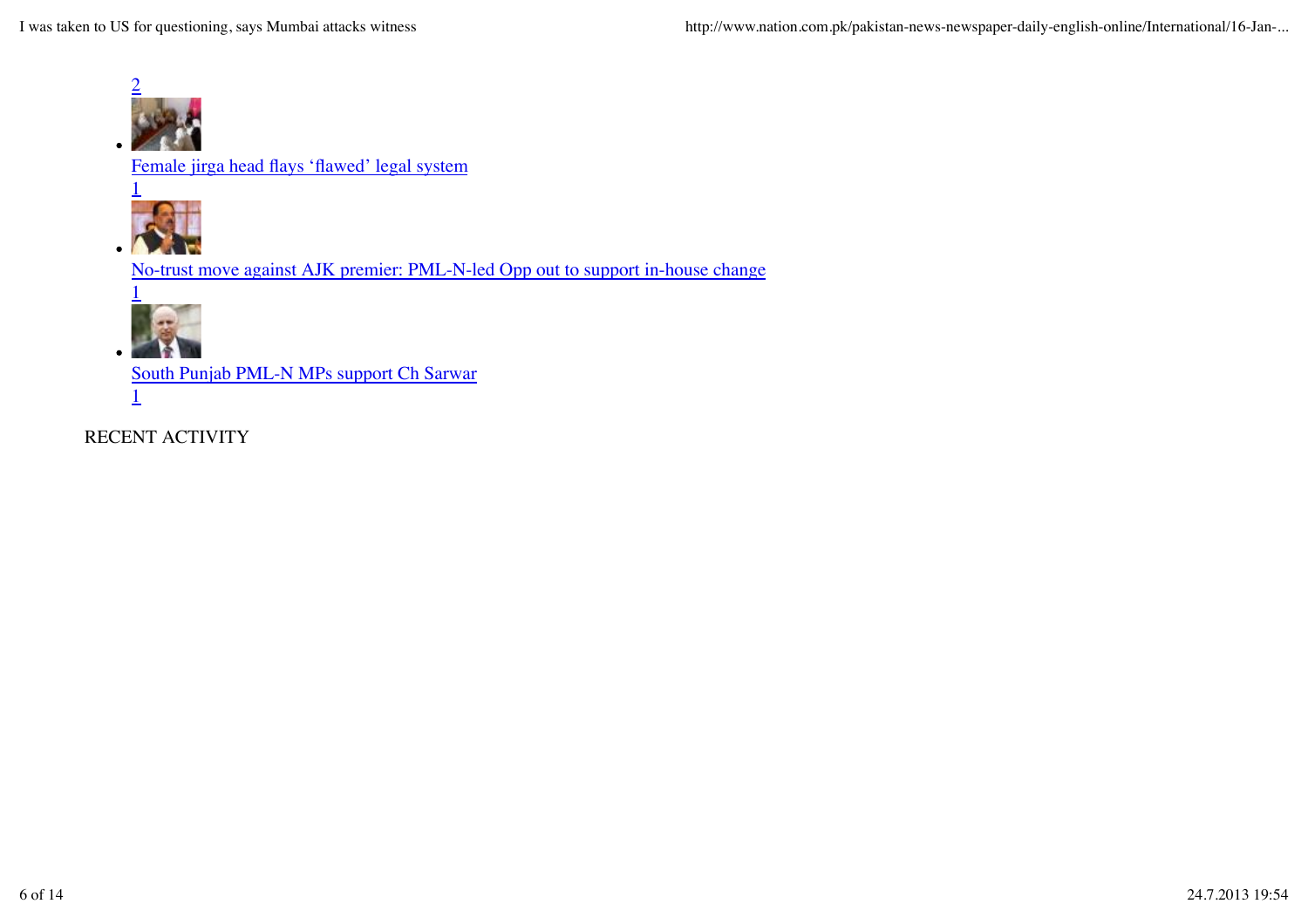I was taken to US for questioning, says Mumbai attacks witness http://www.nation.com.pk/pakistan-news-newspaper-daily-english-online/International/16-Jan-...







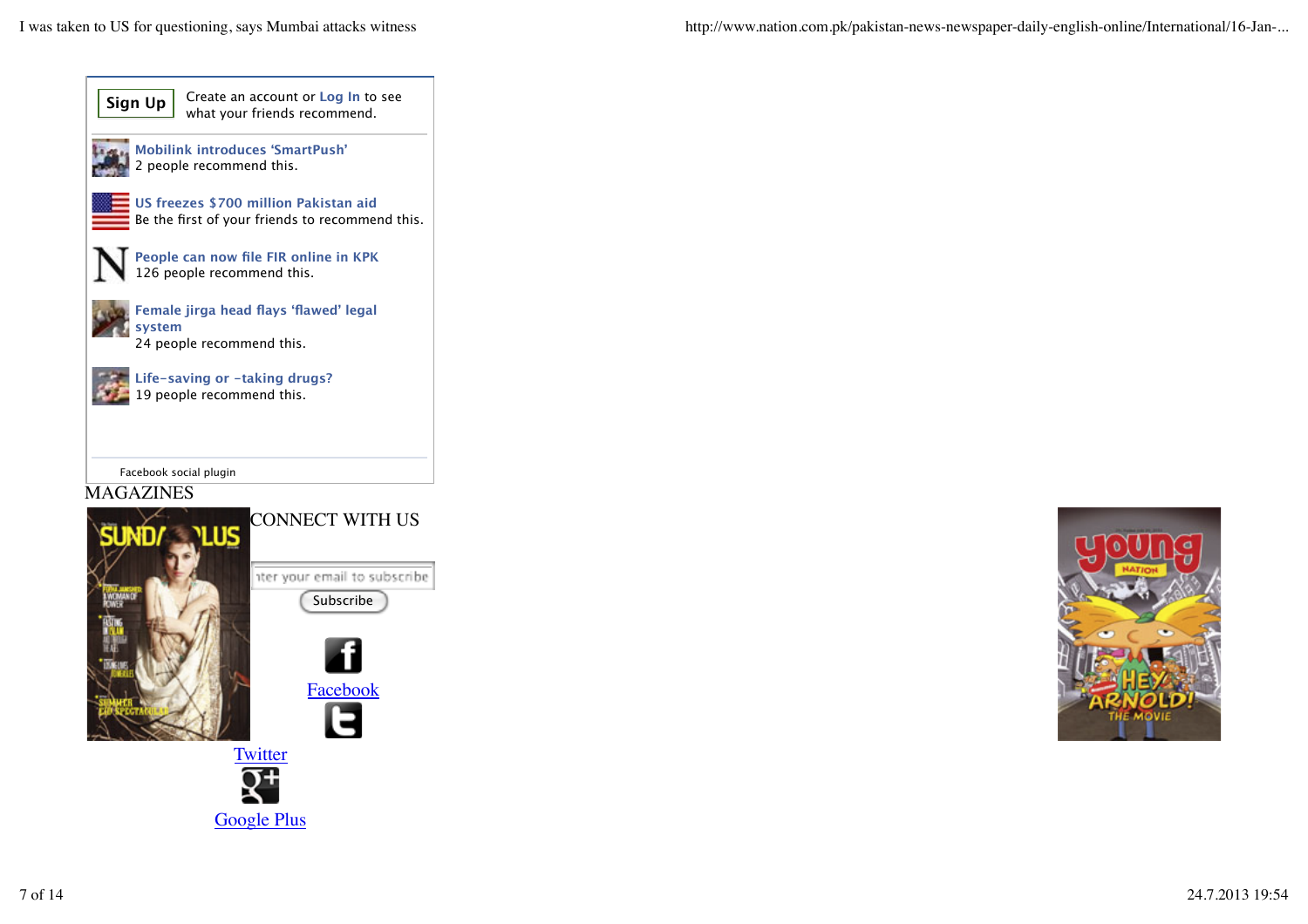

# E-POLL

# **Have newspaper and television reports helped you understand the details of the new energy policy?**

 $\circ$ 

Yes, I understand it.

 $\circ$ 

No, it is confusing.

 $\circ$ 

Not interested.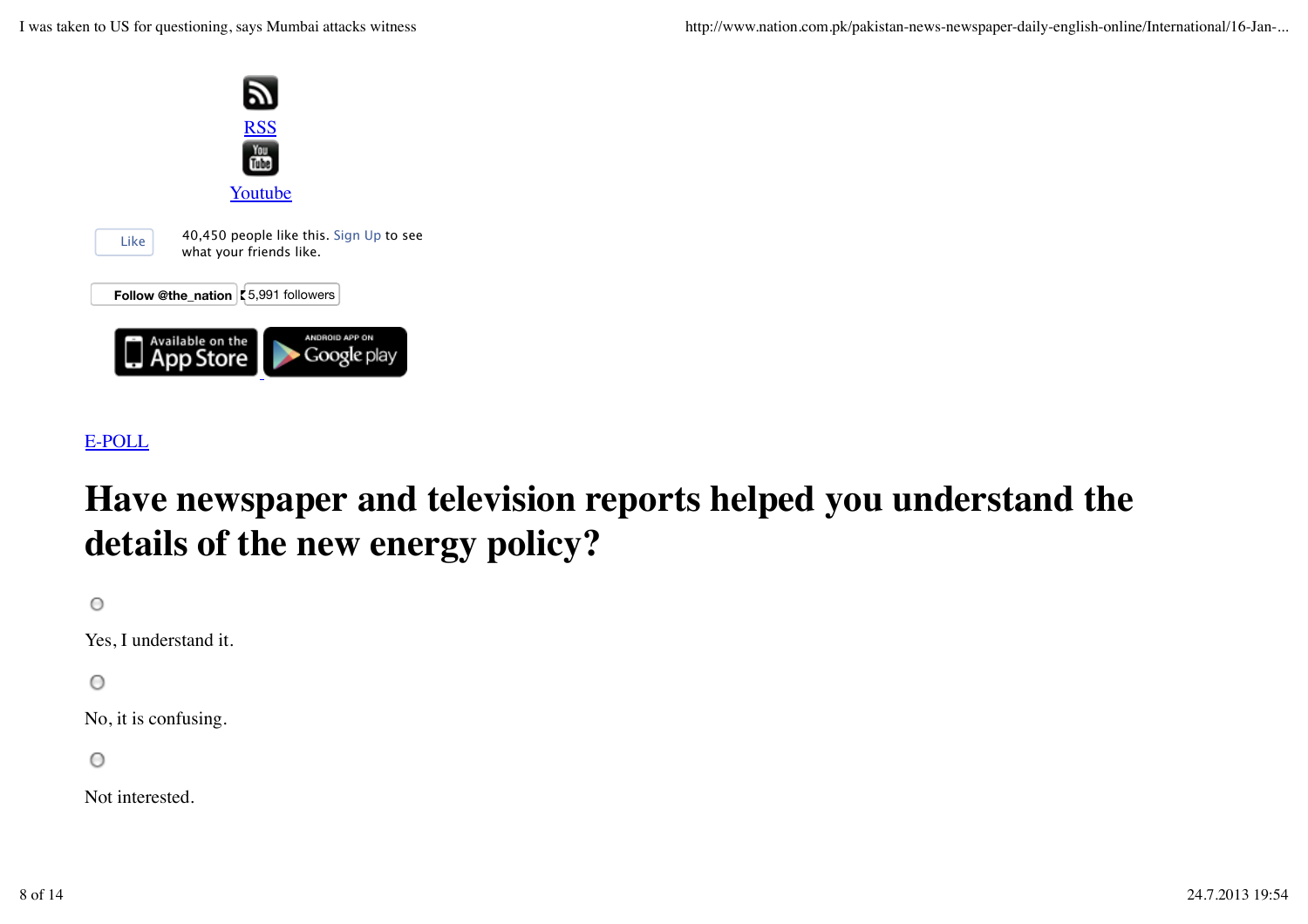| <b>VOTE</b><br>Like <b>270</b><br>Tweet | Previous E-Polls $\gg$ |
|-----------------------------------------|------------------------|
| $\overline{0}$                          |                        |
| $\mathbf{H}$<br>Like                    |                        |
| Send                                    |                        |
| 0                                       |                        |
| $\mathbf{M}$<br>Tweet                   |                        |
|                                         |                        |
| $\mathbf 0$                             |                        |
|                                         |                        |
| <b>Share</b>                            |                        |

**0** January 16, 2009 Our Staff Reporter

For news details visit : http://www.nation.com.pk/pakistan-news-newspaper-daily-english-online/international/16-Jan-2009/I-was-taken-to-USfor-questioning-says-Mumbai-attacks-witness

For news details Read on : I was taken to US for questioning, says Mumbai attacks witness

NEW DELHI (APP) -Anita Uddaiya, who claimed to see six terrorists involved in the November 26 terror attacks arrived in Mumbai said she was taken to the US by investigating agencies for questioning.

"I was informed that the (US) officers who questioned me about the Mumbai attacks here earlier would take me to America. They came on Sunday morning and had taken me to America in a flight," She said in an interview with PTI in Mumbai.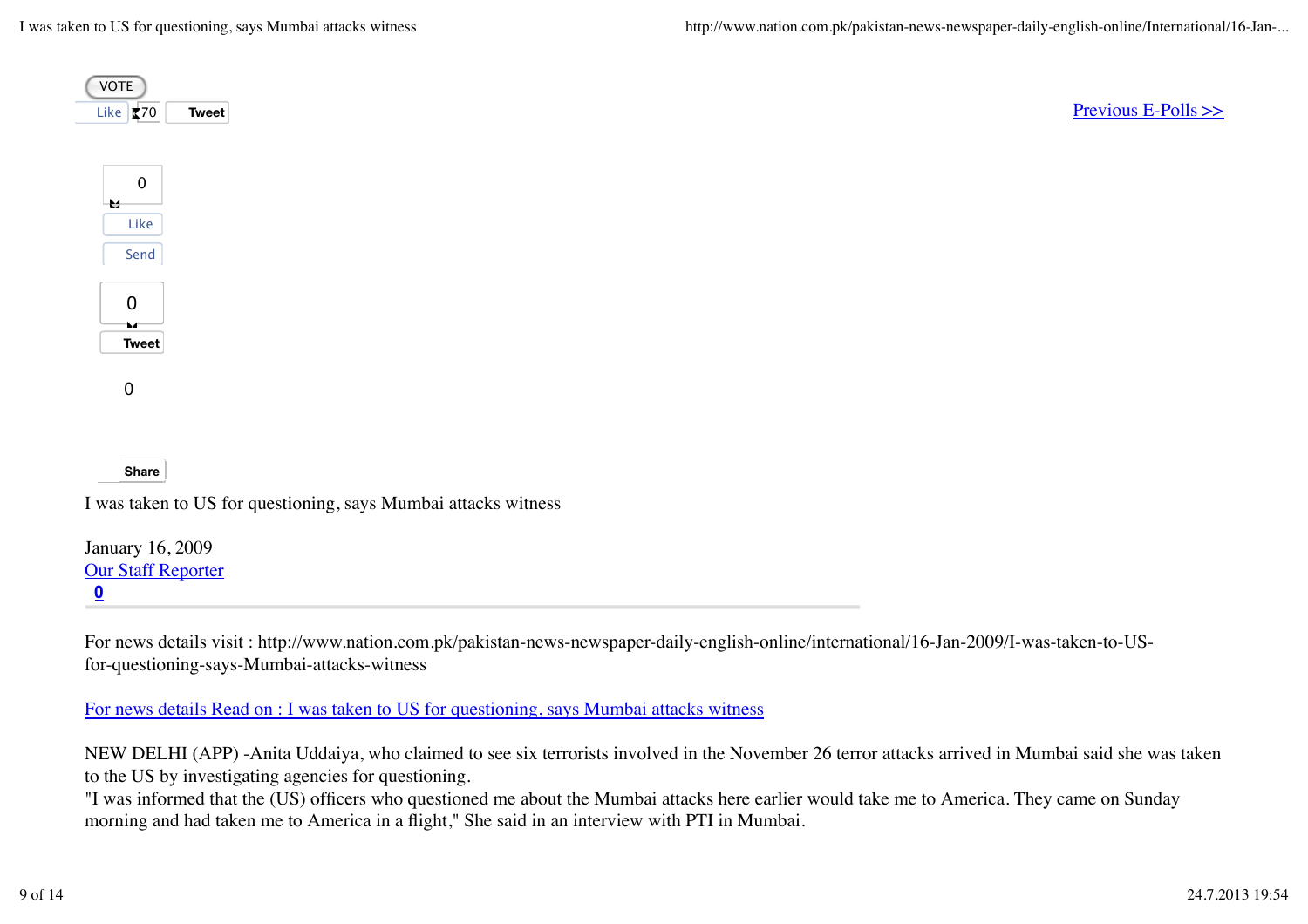Anita Uddaiya, who was also an eyewitness in Mumbai terror attack disappeared on Sunday morning and nobody knew about her whereabouts.

"I had lied to the police when I returned home stating that I went to Satara district as the officers told me not to disclose anything about my visit to America," She said.

She said on Saturday at around 10.00 PM, the investigating officers were supposed to come to her home. "Since we were informed about Uddiaya's America visit, we sat with her throughout the night waiting for the American investigators. Nobody turned up till morning 5 AM. At that time, Uddaiya went to toilet from where she was whisked away by the investigators," said Madhusudhan Nair, President of Mahatma Jyotiba Phule Nagar slum area where Uddaiya resides.

Uddaiya said four officers were inside the posh vehicle and one of them knew Hindi.

"First, I was taken to St George Hospital to see my husband Rajendra. I told him that I would return home in a couple of days," Uddaiya said. "From the hospital I was taken to airport", Uddaiya said adding "I was sitting in the airport while they (officers) were showing all the documents to the officials at the airport. I had no luggage with me. After sometime, I boarded the flight but I was feeling uncomfortable," Uddaiya recalled.

Uddaiya, who spent 17-18 hours in her flight to the US, said she was told "we were heading to America. I could not eat in the flight properly as they were serving chocolates, sandwiches and some other stuff. I don't know how I managed to eat that food."

"I was taken to a posh hotel in a car soon after I landed in America. After a couple of hours, we all went to a building where I was asked several questions about the terrorists and Mumbai attacks," she said.

She said she was asked about the terrorists whom she had seen landing at Mumbai.

"The questions were translated in Hindi by one of them and whatever answers I had given were also explained to them in English. Everything was over in two to three hours." "I even called Hamid Qureshi (a scrap dealer where she works in Mumbai) telling him that I am safe," she said adding she was taken to the hotel subsequently and then to the airport to board a flight back to Mumbai.

On returning home in a taxi from Mumbai airport, she said she was confused and surprised at what was happening around her.

"I told the police that I had been to Satara as investigators (American officers) told me not to reveal anything about the American visit," she said.

Uddaiya said on return from the US, she was taken to Cuffe Parade Police Station for recording her statement. After the Mumbai attacks, Uddaiya had also been shown pictures of ten terrorists but she was not taken to J J Hospital to identify the bodies of the terrorists, she said.

"Since I was unwilling to do so, the Mumbai police did not take me to J J Hospital," she said.

Uddaiya, who deals in scrap, had been living with her husband, daughter and son in the colony of Cuffe Parade in south Mumbai.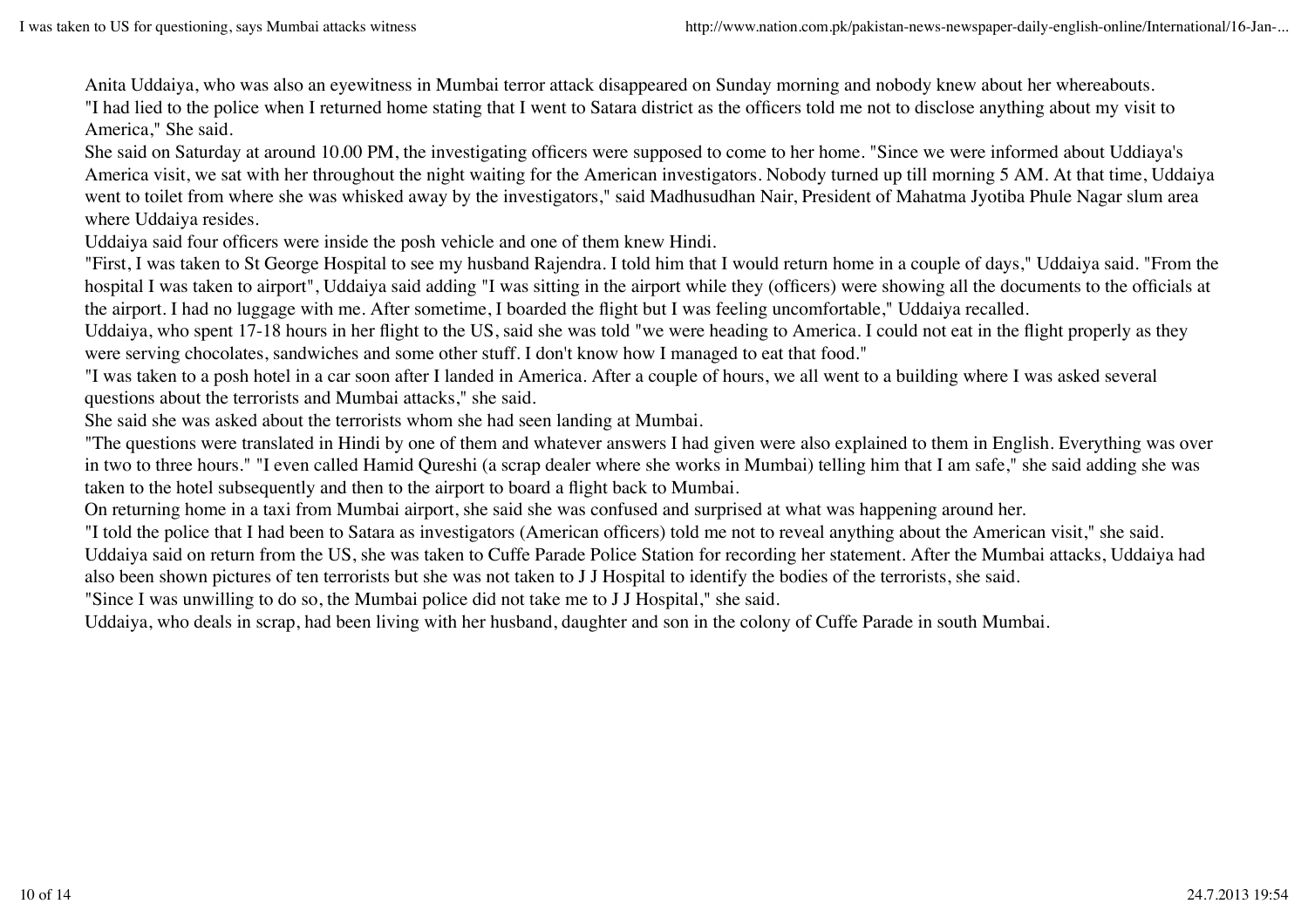

- Related News
	- December 03, 2008 Mumbai: attacks and ISI Dr Qaisar Rashid
	- December 31, 2008 Put Mumbai attacks behind: NSA **Our Staff Reporter**
	- January 13, 2009, 11:38 am Mumbai terror attacks witness goes missing **Our Staff Reporter**
	- December 17, 2008, 9:53 am ISI not involved in Mumbai attacks: FBI Our Staff Reporter

Topics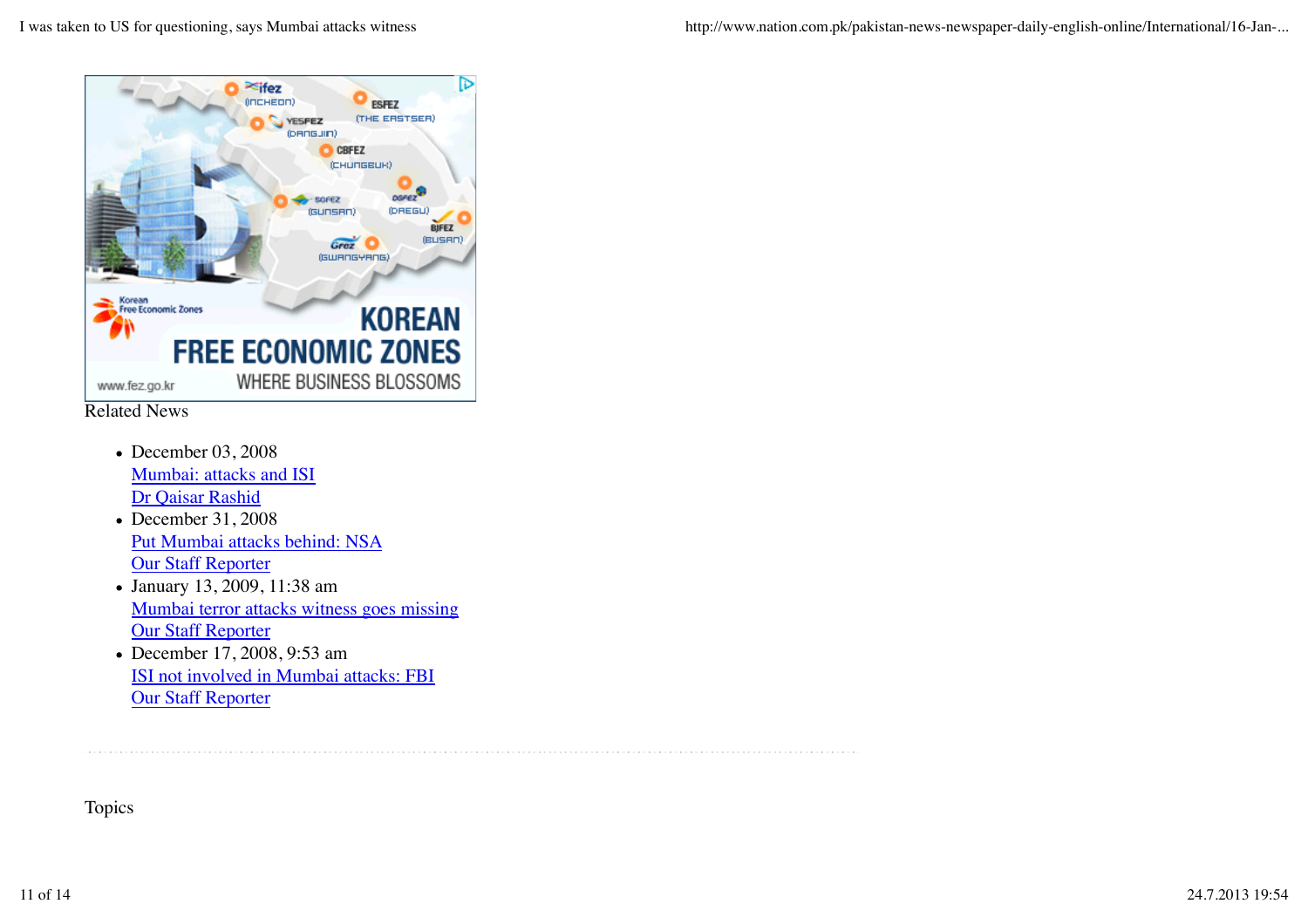#### Taken Questioning Says Mumbai Attacks Witness

more in International July 24, 2013 Pakistan's security tied with Afghanistan, says US



**Online** 

US State Department has said that "Pakistan's own security and stability is tied...

#### July 24, 2013 10 more die in Egypt clashes



AFP

CAIRO - Pressure grew Tuesday on Egypt's new leaders 'to release Mohamed Morsi from de...

July 24, 2013 Dutch judges remove Queen portraits from courtrooms July 24, 2013 China quake survivors bury their dead July 24, 2013 N Korea kicks off mass games with victory theme July 24, 2013 Donkey bomber kills 3 NATO soldiers July 24, 2013 Qaeda claims Iraq mass jailbreaks July 24, 2013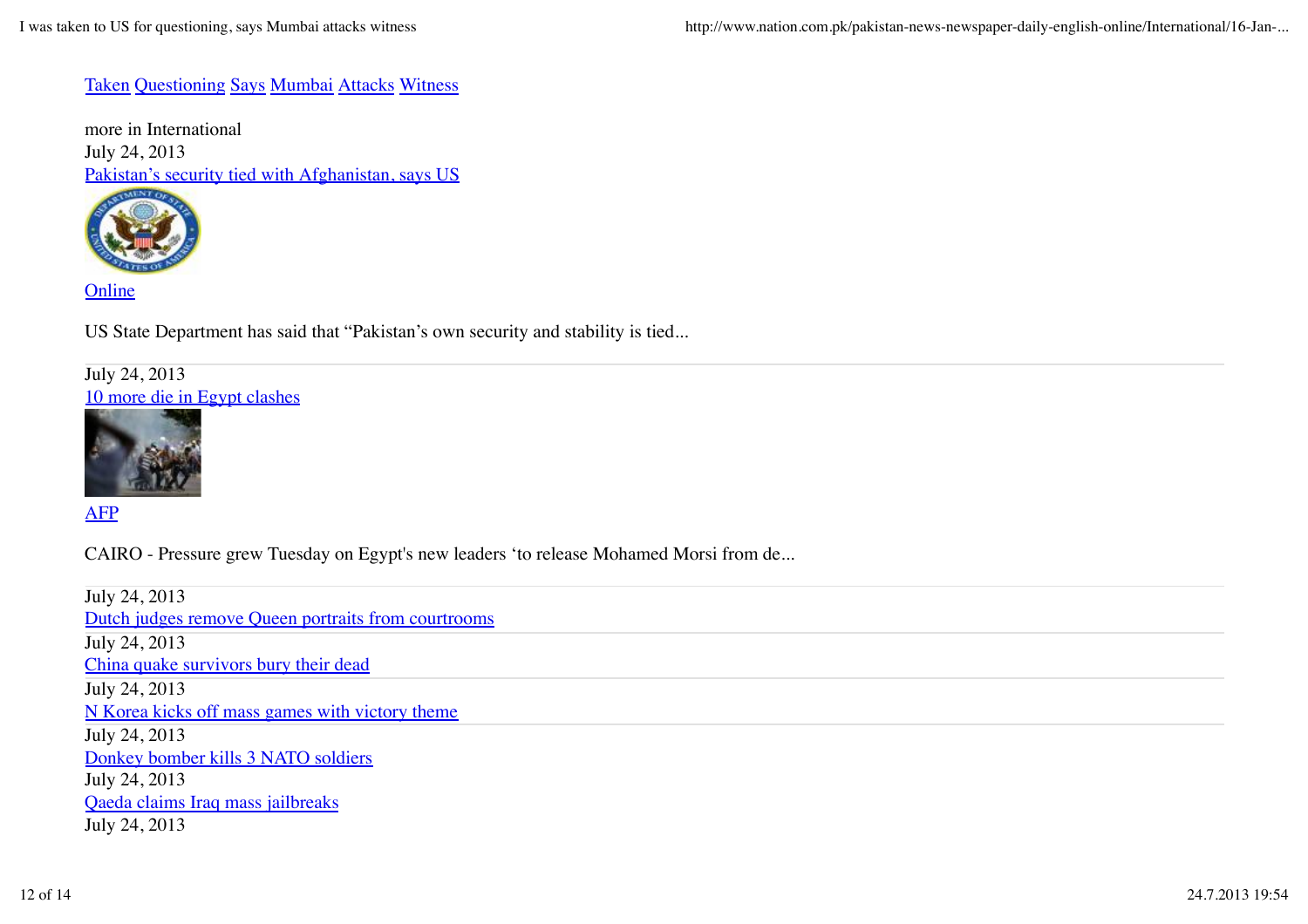#### BD labour law 'falls short' of standards: ILO

| Comments<br>0 comments<br>$\bigstar$ 10                                                        |                                                                                                      |  |
|------------------------------------------------------------------------------------------------|------------------------------------------------------------------------------------------------------|--|
| Leave a message                                                                                |                                                                                                      |  |
| <b>Community</b><br><b>Best</b>                                                                | Share [全<br>o-                                                                                       |  |
|                                                                                                | No one has commented yet.                                                                            |  |
| <b>ALSO ON THE NATION</b><br><b>Chinese Gen warns India against 'new trouble'</b> 594 comments | What's this?<br><b>AROUND THE WEB</b><br><b>What the Bible Says About Money (Shocking) Moneynews</b> |  |
| Indian govt behind Parliament attack, 26/11: ex-Indian<br><b>officer</b> 300 comments          | <b>Lose Belly Fat With 6 Stand-Up Exercises Stack</b>                                                |  |
|                                                                                                | The Average Salary of a Wal-Mart Store Manager eHow                                                  |  |
| India should explain position on Mumbai, Parliament attacks<br>205 comments                    | 9 Things You Can Do Today to Boost Your Retirement<br><b>Income</b> Citi Women & Co.                 |  |
| The struggle continues 125 comments                                                            |                                                                                                      |  |

**R** Comment feed  $\boxtimes$  Subscribe via email